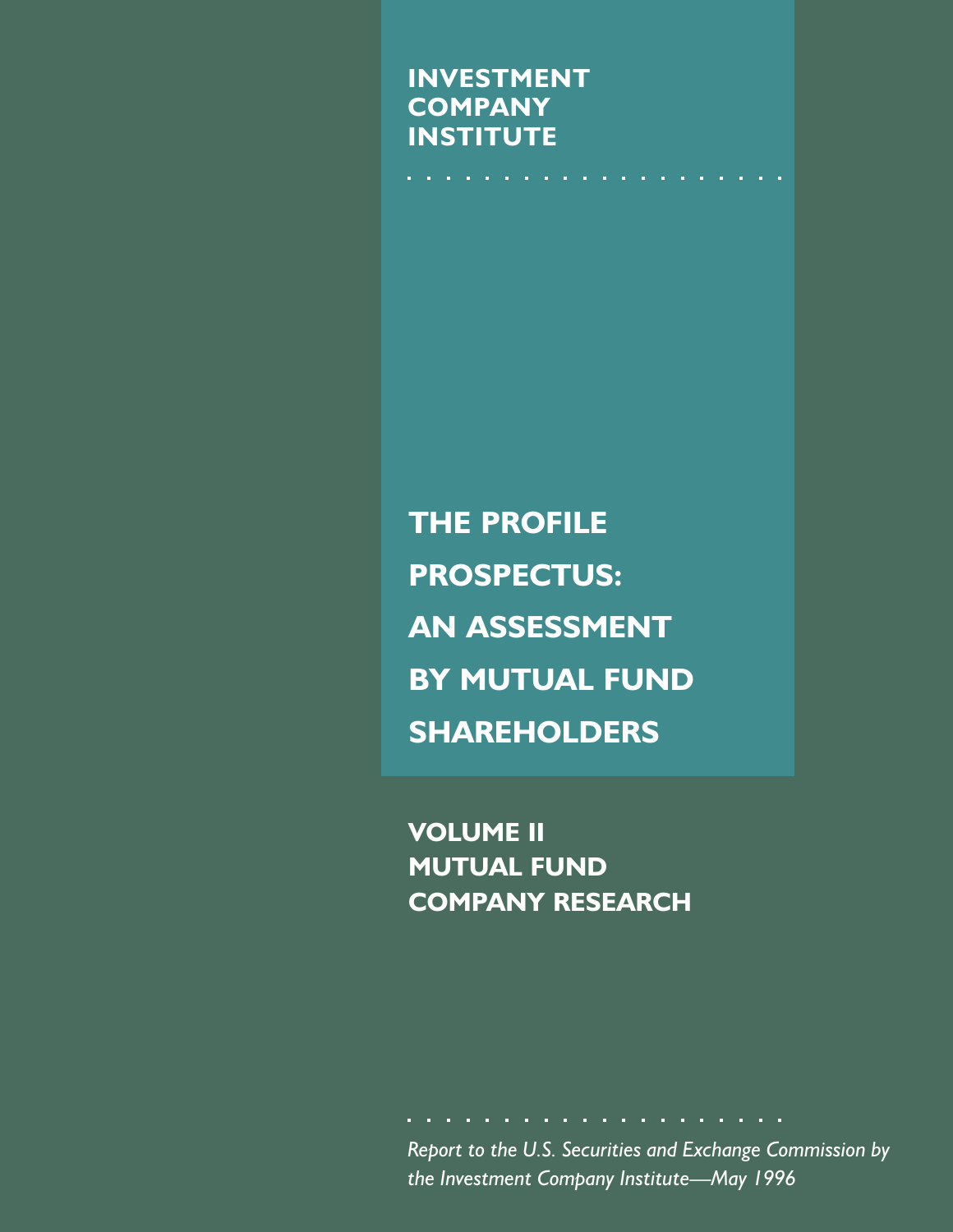# **TABLE OF CONTENTS**

| Findings Related to Individual Investors'                                                                                                                                                                                     |
|-------------------------------------------------------------------------------------------------------------------------------------------------------------------------------------------------------------------------------|
| Findings Related to Professional Financial                                                                                                                                                                                    |
|                                                                                                                                                                                                                               |
| Section I: American Express Financial Corporation (a) and (b) and (b) and (b) and (b) and (b) and (b) and (b) and (b) and (b) and (b) and (b) and (b) and (b) and (b) and (b) and (b) and (b) and (b) and (b) and (b) and (b) |
|                                                                                                                                                                                                                               |
|                                                                                                                                                                                                                               |
|                                                                                                                                                                                                                               |
|                                                                                                                                                                                                                               |
|                                                                                                                                                                                                                               |
|                                                                                                                                                                                                                               |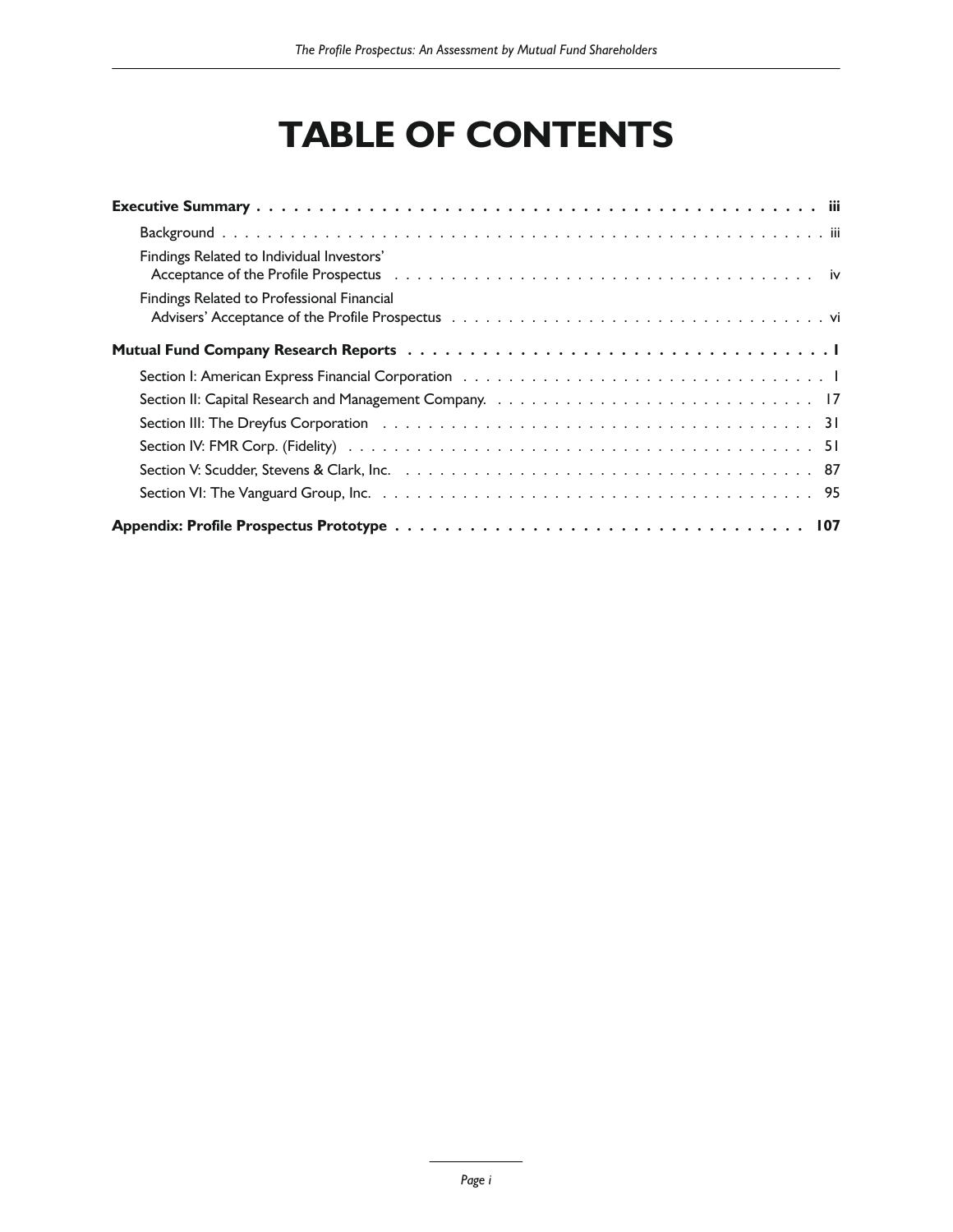# **EXECUTIVE SUMMARY**

# **Background**

**O**n October 13, 1994, Arthur Levitt, Jr., Chairman of the U.S. Securities and Exchange Commission (SEC), launched an innovative project to develop a new n October 13, 1994, Arthur Levitt, Jr., Chairman of the U.S. Securities and Exchange Commission mutual fund disclosure document that would provide investors with clear and concise information in a standard format. The new document, termed the "profile prospectus," was aimed at making it "easier for [investors] to make comparisons, and easier to get right to the key issues they need to know before investing."<sup>1</sup>

In response to Chairman Levitt's initiative, the Investment Company Institute and eight of its mutual fund members, in collaboration with the SEC and the Investment

Companies Committee of the North American Securities Administrators Association (NASAA), developed a prototype of the profile prospectus. Since SEC approval in August 1995, the eight fund groups have developed and provided profile prospectuses to prospective investors for some 38 equity, bond, and money market funds. The fund groups that developed the prototype document and participated in the project are American Express Financial Corporation; Bank of America N.T. & S.A.; Capital Research and Management Company; The Dreyfus Corporation; FMR Corp.; Scudder, Stevens & Clark, Inc.; T. Rowe Price Associates, Inc.; and The Vanguard Group, Inc.

As part of this project, the Institute and its members agreed to undertake research on the usefulness and effectiveness of the profile prospectus. This volume includes the findings from the quantitative research conducted by six participating fund groups. The Institute's research is in Volume I.

The research approaches taken by these six companies varied considerably. The Dreyfus Corporation; FMR Corp. (Fidelity); Scudder, Stevens & Clark, Inc.; and The Vanguard Group, Inc.—all of which are primarily direct marketers— surveyed randomly selected, prospective investors who had been sent a profile prospectus

along with a Section 10(a) prospectus and other fund materials. These prospective investors compared and evaluated the features of the profile and Section 10(a) prospectuses. The four companies used somewhat different survey methodologies. Dreyfus and Vanguard conducted telephone surveys and had control groups who received standard customer information packages that included the Section 10(a) prospectus but not a profile prospectus. Both companies compared the responses of the prospective investors who had received the profile prospectus with the responses of those who had not. Fidelity and Scudder sent both the Section 10(a) prospectus and the profile prospectus in their customer information packages to randomly selected prospective investors. Fidelity obtained responses by telephone, while Scudder surveyed recipients by mail.

American Express Financial Corporation, a fund complex with its own sales force of financial planners, undertook mail surveys with random samples of its current shareholders and its financial planners to obtain their evaluations of the profile and the Section 10(a) prospectuses. Capital Research and Management Company, which distributes its funds through third-party financial advisers and brokers, interviewed by telephone a randomly selected sample of brokers and other advisers who in 1995 had sold at least \$100,000 worth of shares in Capital Research's American Funds in at least five transactions.

These six studies form a valuable source of information about the effectiveness of the profile prospectus as it was used in actual investment decisions. Taken alone, each of these surveys represents the views of a discrete group of a firm's existing or potential customers and, as such, the results of each might be regarded as anecdotal. Taken as a whole, however, the number and variety of the research studies—and the general consistency of their results— provide a unique source of insight about the profile prospectus and its potential value to investors as they made actual investment decisions.

1 Remarks by Chairman Arthur Levitt, Jr., before the National Press Club (October 13, 1994).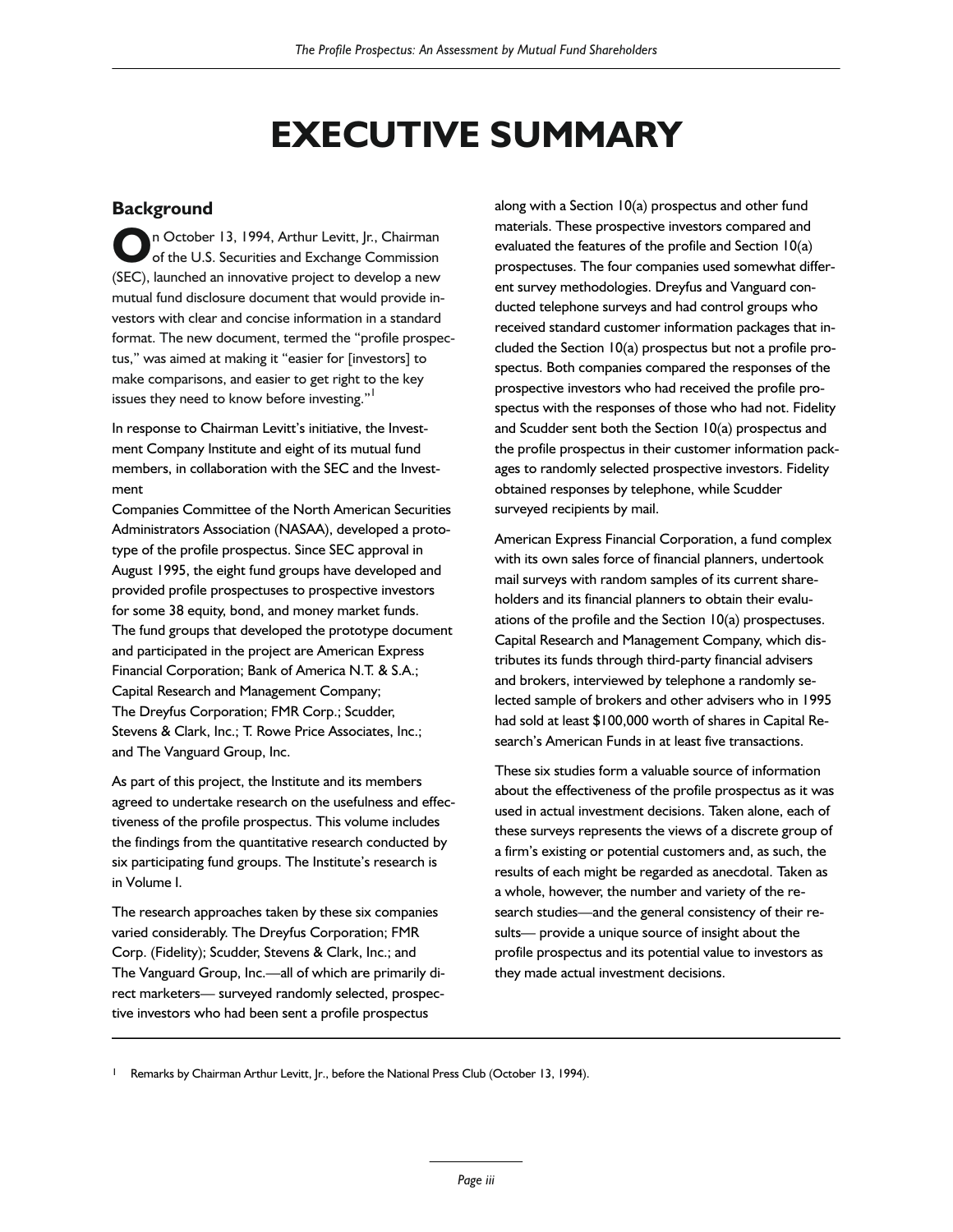# **Findings Related to Individual Investors' Acceptance of the Profile Prospectus**

#### *1. Individual investors gave high marks to the layout, organization, length, and clarity of the profile prospectus.*

The investors who participated in the fund groups' surveys liked the format and content of the profile prospectus. In some of the surveys, respondents were asked to evaluate both the profile prospectus and the Section 10(a) prospectus on specific attributes. In such instances, investors preferred the profile prospectus over the Section 10(a) prospectus (see American Express, p. 7; Fidelity,

p. 77). In other surveys, respondents were simply asked to assess attributes of the profile prospectus (Scudder, p. 91; Vanguard, p. 102). Under this approach, the vast majority of investors said the content and length of the profile prospectus met their needs.

- n In American Express' survey of current shareholders, more respondents rated the layout, length, and clarity of the profile prospectus as excellent than rated the Section 10(a) prospectus as excellent. More responding shareholders also described the profile prospectus as simplifying fund risks, as being well-organized, and as being easy to understand.
- n In Fidelity's survey of prospective buyers, 64 percent thought the profile prospectus was better than the Section 10(a) prospectus for finding information, 61 percent for the clarity of the information presented, 55 percent for usefulness in making an investment decision, 53 percent for the organization of the information, and 53 percent for the completeness of the information.
- n In Scudder's survey of fund inquirers, more than 80 percent indicated that the profile prospectus was easy to read, was clearly written, was user-friendly, was understandable, was well-organized, and was focused on the key issues.
- n In Vanguard's survey of fund inquirers, 75 percent or more of prospective buyers rated it as excellent or good for ease in understanding and locating information.

### *2. Investors found the information presented in the profile prospectus to be useful for making investment decisions.*

Several of the investor surveys asked respondents to evaluate the overall usefulness of the profile prospectus (Dreyfus, p. 44), while others specifically asked respondents to rate the usefulness of each of the 11 items of information included in the profile prospectus (Fidelity, p. 79; Scudder, p. 90 and 92, Vanguard, p. 102). Under both approaches, respondents generally found the profile prospectus to be useful, and the majority also rated all 11 items as useful, particularly those on past performance, investment goals, and risks.

- n In Dreyfus' survey of prospective buyers, 49 percent said the profile prospectus was extremely or very useful for making fund investment decisions. Only 5 percent found the profile prospectus to be not useful.
- n In Fidelity's survey of prospective buyers, 90 percent or more thought the profile prospectus' discussions of fund performance, goals, and risks were useful. More than 70 percent thought its descriptions of investor appropriateness, investment strategies, services available, fund expenses, share purchase and redemption procedures, dividend and capital gains distributions, and the investment adviser were useful.
- n In Scudder's survey of prospective buyers, 64 percent gave the profile prospectus an overall rating of very useful, while only 47 percent gave the same response for the Section 10(a) prospectus. More than 85 percent of respondents found each of the 11 items of information in the profile prospectus to be very useful, especially past performance, investment objectives, investment strategies, fees, and expenses.
- n In Vanguard's survey, 79 percent of prospective buyers who received the profile prospectus rated the profile prospectus as either excellent or good for making investment decisions.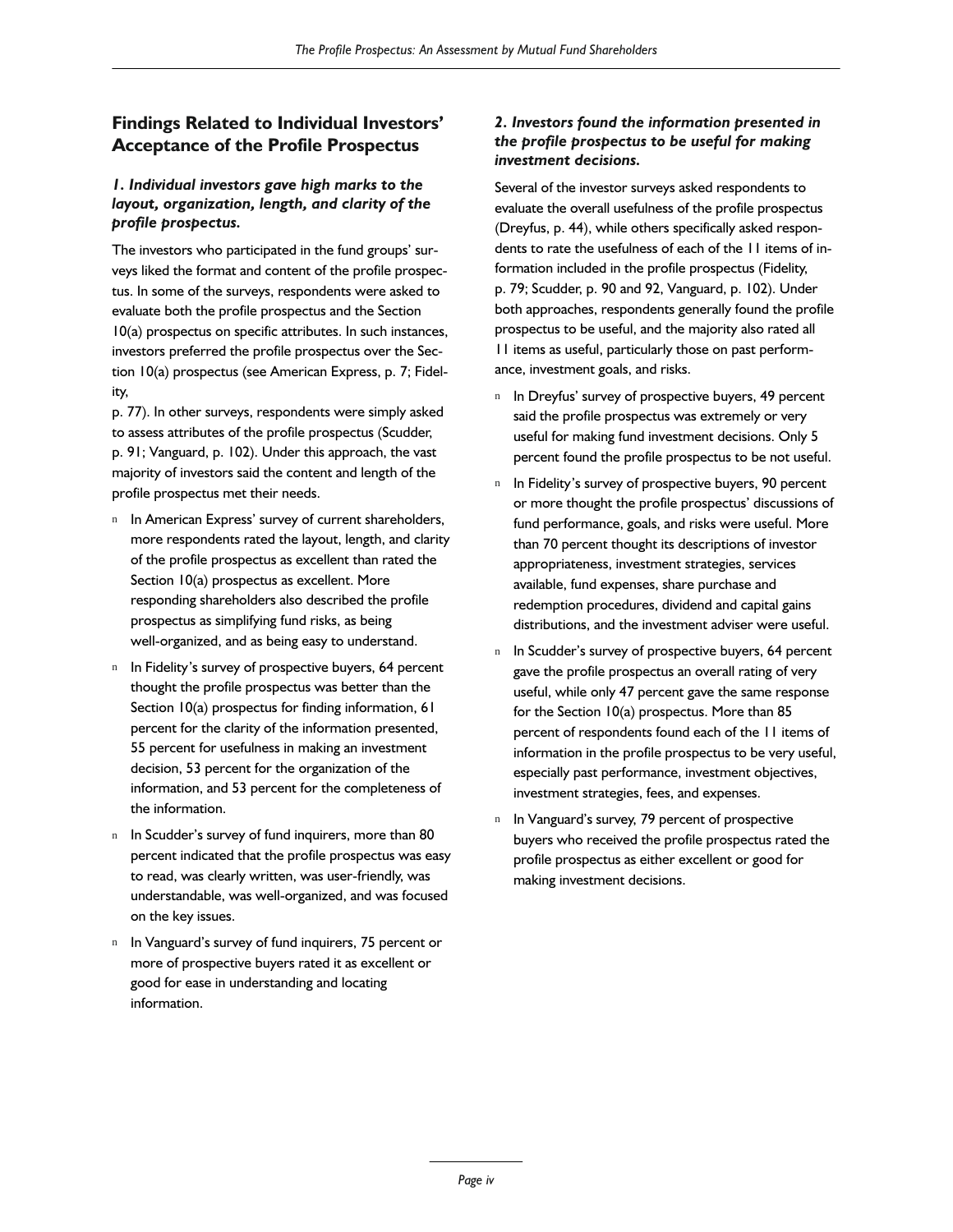## *3. More investors read the profile prospectus than the Section 10(a) prospectus.*

Prospective fund investors who were sent both the profile and Section 10(a) prospectuses after inquiring about a particular fund were asked about their readership of these two documents. More respondents indicated that they had read the profile prospectus than said they had read the Section 10(a) prospectus, indicating that the profile prospectus would have wider readership than the Section 10(a) prospectus (Dreyfus, p. 37; Fidelity, p. 75; Scudder, p. 90). Similarly, in a survey of randomly selected current shareholders who were sent a profile prospectus and a Section 10(a) prospectus, more respondents

indicated they would read the profile prospectus than would read the Section 10(a) prospectus (American Express, p. 9).

- n In American Express' survey of current shareholders, 57 percent of respondents said they were very likely to read the profile prospectus, while only 21 percent said they were very likely to read the Section 10(a) prospectus.
- n In Dreyfus' survey of prospective buyers, 45 percent said they had thoroughly read the profile prospectus, while less than one third indicated that they had thoroughly read the Section 10(a) prospectus.
- n In Fidelity's survey of prospective buyers, 44 percent indicated that they had thoroughly read the profile prospectus, while 30 percent had thoroughly read the Section 10(a) prospectus.
- n In Scudder's survey of inquirers, 73 percent said that they had carefully read the profile prospectus, while 38 percent reported having done so with the Section 10(a) prospectus.

### *4. Investors would like to receive the profile prospectus.*

Investors in several of the studies were asked their preference for receiving the profile prospectus. In some, they were asked if they would like to receive it with the option of requesting the Section 10(a) prospectus (American

Express, p. 10; Fidelity, p. 81). In others, investors were simply asked if they would like to receive the profile prospectus alone or with the Section 10(a) prospectus (Dreyfus, p. 45; Scudder, p. 93). Both approaches indicated that investors would like to receive the profile.

- n In American Express' survey of current shareholders, 62 percent of respondents preferred to receive the profile prospectus, either alone or with the option of requesting a Section 10(a) prospectus; 19 percent preferred to receive the two documents together; and 19 percent preferred to receive only the Section 10(a) prospectus, either alone or with the option of requesting the profile prospectus.
- n In Dreyfus' survey of fund inquirers, 45 percent indicated that they would prefer to receive both the profile prospectus and the Section 10(a) prospectus in a fund's fulfillment kit, 37 percent preferred to receive only the profile prospectus, and 18 percent the Section 10(a) prospectus without the profile prospectus. (Respondents were not asked if they would like to receive the profile prospectus with the option of requesting the Section 10(a) prospectus.)
- n In Fidelity's survey of prospective buyers, 61 percent favored receiving the profile prospectus along with an 800 telephone number through which the Section 10(a) prospectus could be requested.
- n In Scudder's survey of prospective investors, 72 percent indicated they would like to receive both the profile and the Section 10(a) prospectus, 22 percent only the profile prospectus, and 6 percent only the Section 10(a) prospectus. (Respondents were not asked if they would like to receive the profile prospectus with the option of requesting the Section 10(a) prospectus.)